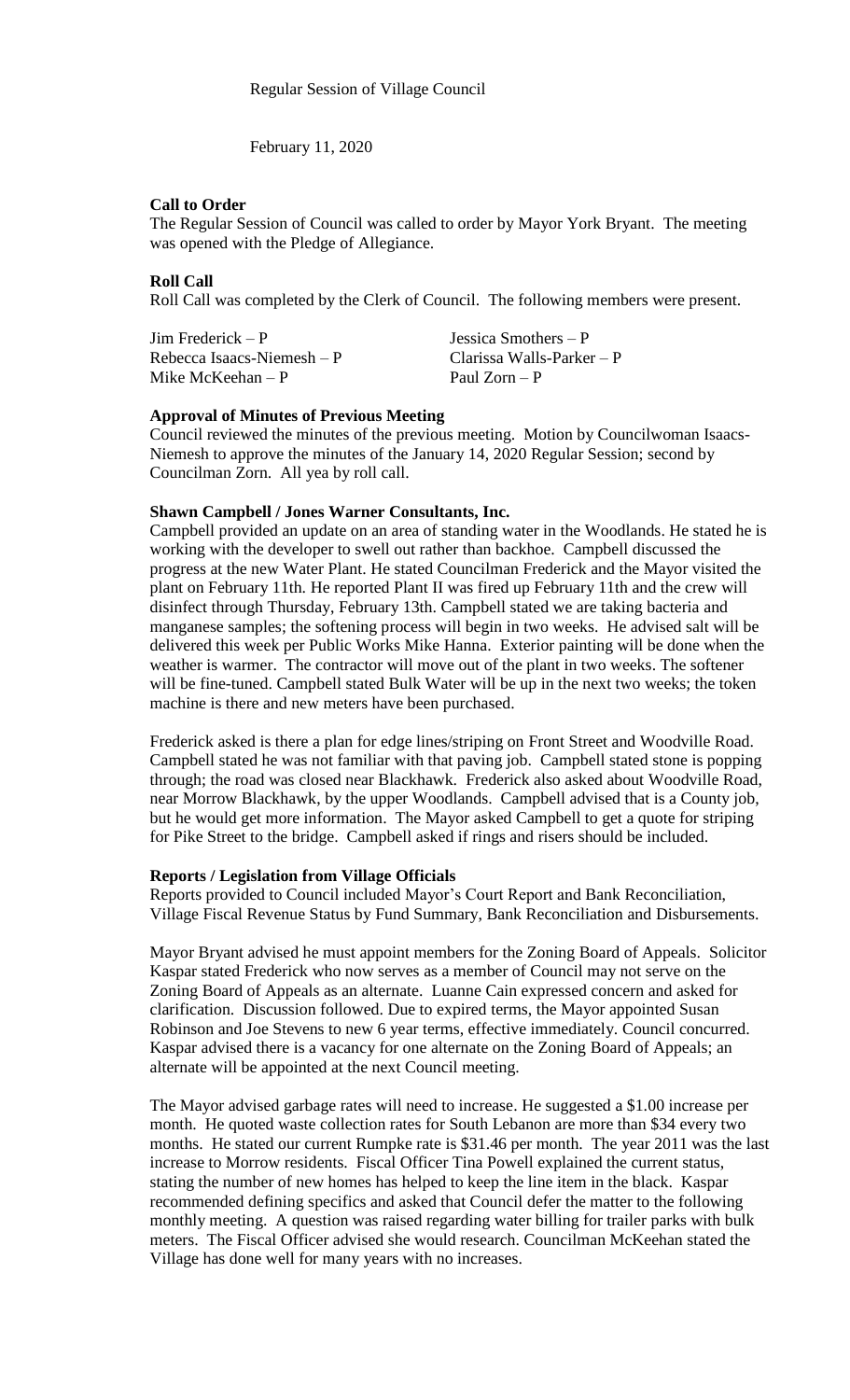#### Regular Session of Village Council

#### February 11, 2020

Mayor Bryant posed a question regarding Bishop Park. He stated he previously petitioned Council for a monument. He advised he donated sod and Odor donated gravel; Heath, Cindy and the town pitched in to do the work. The Mayor stated the flags are hanging torn and provided pictures. Discussion followed. Councilman Zorn stated he replaced and put up flags previously. Zorn stated he had new flags and would take care of it. Mayor Bryant commented on bushes he requested through Zorn and the cost of seven trees planted by the Tree Board. McKeehan asked what type of trees were planted. Zorn responded. Discussion followed.

Village Solicitor Kaspar presented a Resolution to purchase road salt from Warren County for 2020-2021. Discussion followed.

Motion by Frederick to suspend the rules and waive three readings of Resolution #1-20; second by Isaacs-Niemesh. Motion by Isaacs-Niemesh to adopt Resolution #1-20, authorizing an agreement with Warren County to purchase road salt for 2020 to 2021; second by Frederick. All yea by roll call.

Kaspar explained an Ordinance was needed on an emergency basis for adoption of the 2020 Ohio Basic Code. He read the pending Ordinance.

Motion by to suspend the rules and waive three readings of Ordinance #2-20; second by Isaacs-Niemesh. Motion by Isaacs-Niemesh to adopt Ordinance #2-20, approving and adopting the 2020 Ohio Basic Code; second by Frederick. All yea by roll call.

Kaspar discussed the easement for the property at the Point sighting documents of record and recorded deed. Frederick discussed the sign at the Point, the options and design. He stated he has costs for replicating the current sign and is waiting on additional documents. Mayor Bryant stated the sign in front of the Municipal Building blew away. The Mayor advised he would like a sign similar to the Fire Department, maybe a rotating sign. Frederick asked do we want a sign at the other end of town. He discussed and highlighted the Comprehensive Plan, page 44 and discussed the Historic District. Discussion followed. The Mayor stated the State may help with signage.

Isaacs-Niemesh commented on progress at the Plaza. Zoning has reported street lights in, awnings repaired and some trees down. She also asked about another property on 202/204 Pike Street. Powell explained the Zoning Inspector is taking pictures and working on the problem; the church is condemned.

Isaacs-Niemesh advised there is a Levy on the ballot on March 17th, a 5 year emergency renewal of 9.92 mil, previously 13.95 mil. It is 1/5 of the school's operating budget. The local salaries are lower than other areas of the State. She distributed flyers. McKeehan expressed his concern that Ohio is taxing property versus income sales tax to fund schools.

Zorn advised the Tree Board wishes to change its meeting date and time to the 1st Thursday at 10am.

Motion by Frederick to accept and record the regular meeting schedule change for the Tree Board; second by Councilwoman Walls-Parker. All yea.

The Fiscal Officer presented two Leak Adjustment requests for 101 Miami Street and 5071 Mary Louise Court for Davis and Copenhaver, respectively for \$645 and \$556.50 respectively.

Motion by Frederick to approve the adjustments totaling \$1201.50; second by Smothers. All yea by roll call.

**Public Forum**  No comments